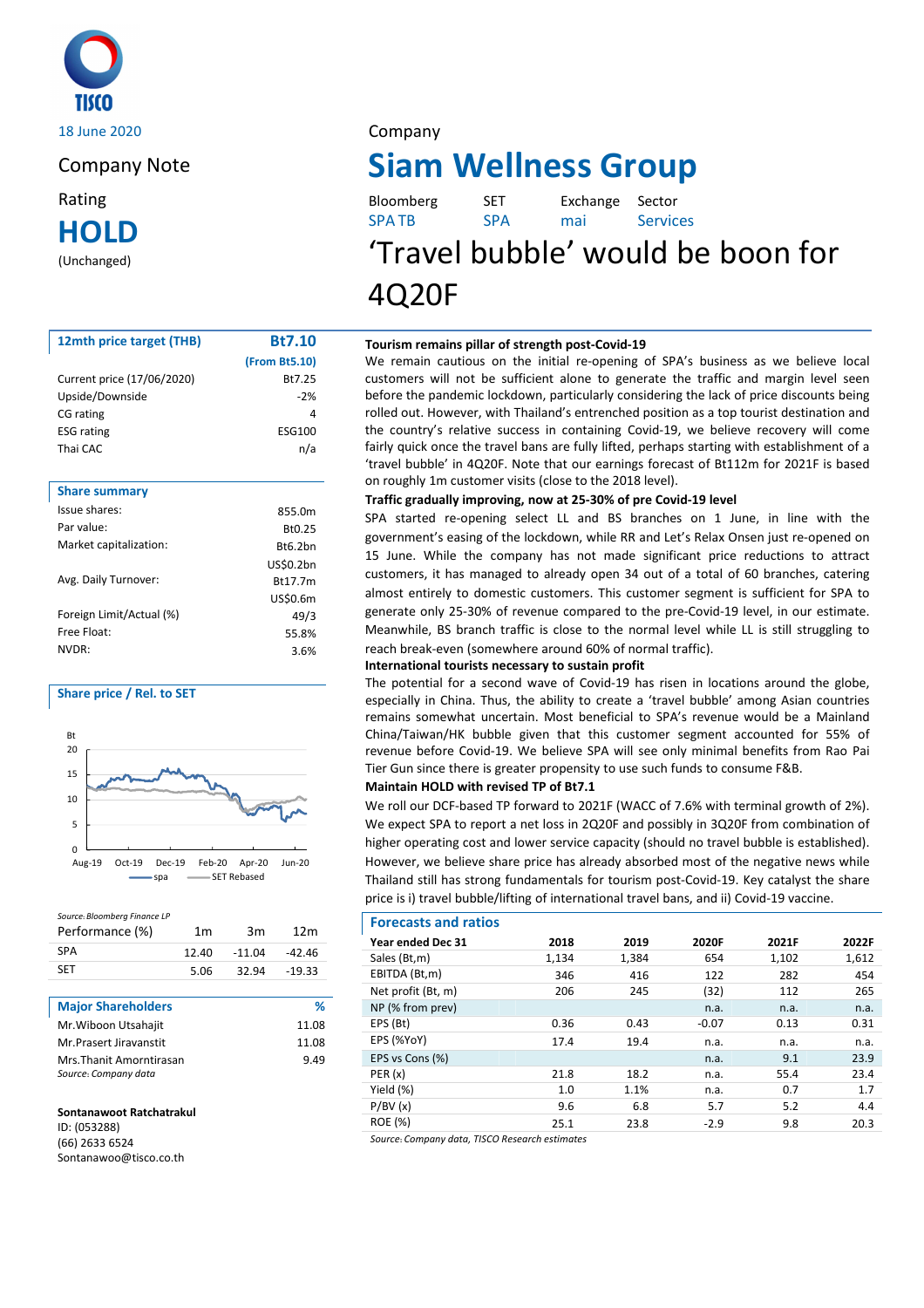

# **Figure 1. Customer breakdown by nationality Figure 2. Revenue breakdown by business**







*Source: Company data Source: Company data* 

# **Figure 3. No.of visit and branches Figure 4. SSSG and tourist arrival growth**



*Source: Company data Source: Company data, TISCO Research estimates* 

# **Figure 5. Stimulus plan overview**

|                                      | <b>Total State</b> | Estimated     | Indirect        | Estimate           |
|--------------------------------------|--------------------|---------------|-----------------|--------------------|
|                                      | <b>Budget</b>      | tourism       | economic        | employment         |
|                                      | (Bt, bn)           | gain (Bt, bn) | impact (Bt, bn) | increase in system |
| Kamlangjai (Support)                 | 2.4                | 3.1           | 1.8             | 3,873              |
| Rao Pai Tiew Kan (Lets travel)       | 18                 | 29.9          | 17.3            | 37,252             |
| Tiew Pan Sukh (Travel and happiness) |                    | 10.1          | 5.9             | 12,595             |

*Source: Tourism Authority of Thailand, TISCO Research*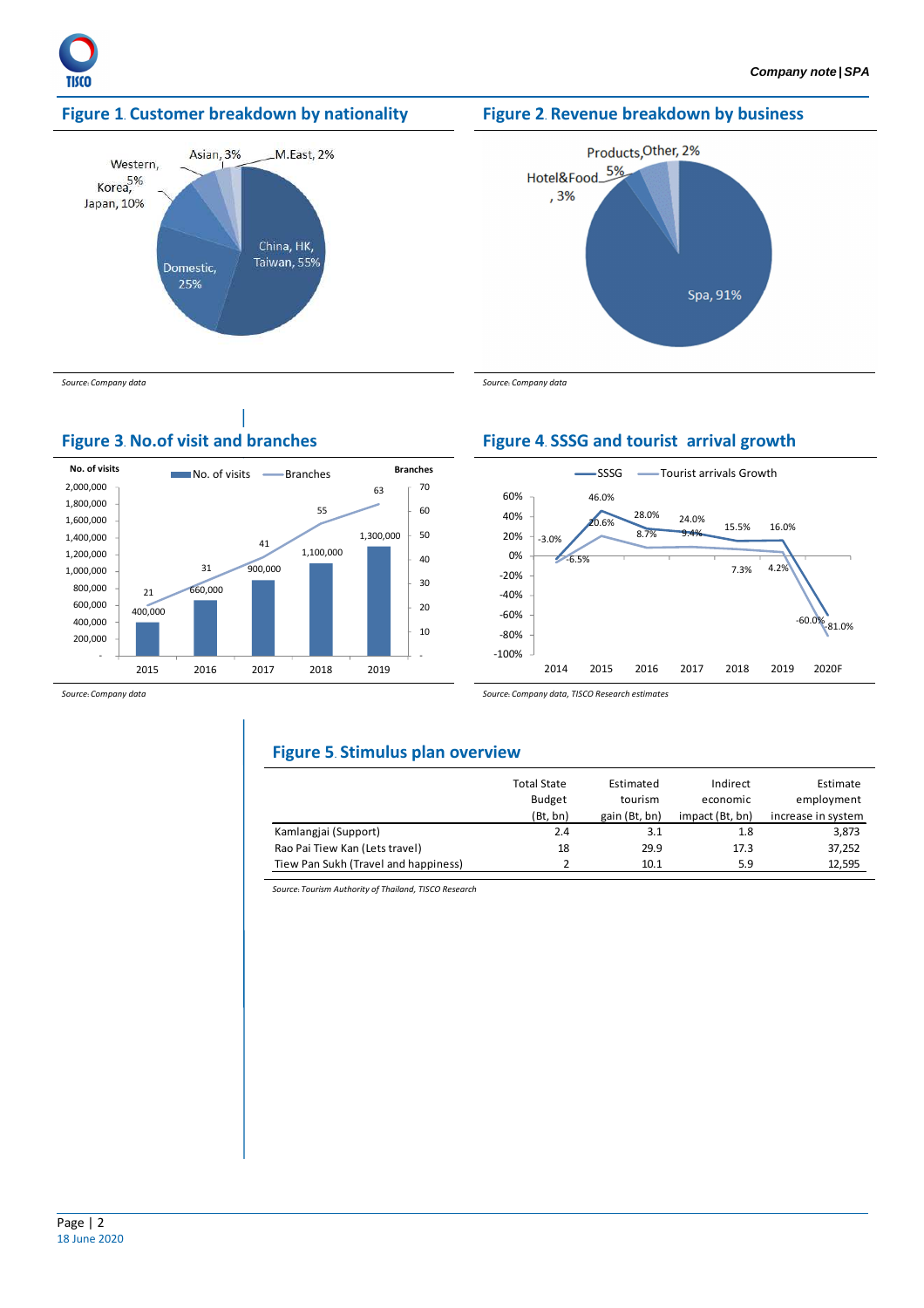# **Siam Wellness Group (SPA) Rating : Hold Rating : Hold**

| <b>Bloomberg: SPA TB</b>                                   |                  | Target price (THB)         |                | 7.10              |             | <b>Market Capitalization</b>                    |
|------------------------------------------------------------|------------------|----------------------------|----------------|-------------------|-------------|-------------------------------------------------|
|                                                            |                  | <b>Current Price (THB)</b> |                | 7.25              |             | 6,199<br><b>THBm</b>                            |
|                                                            |                  | 52-week Range              |                | $5.65 - 16.3$     |             | <b>USDm</b><br>200                              |
| Fiscal year end 31-Dec                                     | 2018             | 2019                       | 2020F          | 2021F             | 2022F       |                                                 |
| Income Statement (THBm)                                    |                  |                            |                |                   |             | <b>Company profile</b>                          |
| Sales and Service Incomes                                  | 1,134            | 1,384                      | 654            | 1,102             | 1,612       |                                                 |
| Cost of Sales and Services                                 | 750              | 943                        | 573            | 804               | 1,078       | SPA operates the business of wellness spa ar    |
| Gross Profit                                               | 384              | 441                        | 82             | 298               | 534         | related businesses. There are four main busi    |
| S&A Expenses                                               | 152              | 163                        | 85             | 139               | 203         | operations: 1.Spa: The spa business under th    |
| Interest Expense                                           | 9                | 10                         | 44             | 42                | 41          | Relax" "RarinJinda Wellness Spa" and "Baans     |
| Net Result of Inv. in Asso.                                | 0<br>$\mathbf 0$ | 0                          | 0              | 0                 | 0           | 2. Hotel and Restaurant: A boutique hotel res   |
| Interest Income                                            | 35               | 0<br>45                    | 0<br>-6        | $\mathbf 0$<br>20 | 0<br>47     | Mai under the name "RarinJinda Wellness Sp      |
| Income Tax from Operations<br>Net (Profit) Loss of M.I.    | 0                | 3                          | 0              | $\mathbf 0$       | 0           | a restaurant under the name "Deck 1" and "D     |
| Net Profit before Extra. Items                             | 206              | 245                        | $-32$          | 112               | 265         | of Spa Products: Distributes and sells spa rela |
| Extra items                                                | 0                | 0                          | 0              | $\mathbf 0$       | 0           |                                                 |
| Net Profit                                                 | 206              | 245                        | $-32$          | 112               | 265         | under the brand "Blooming". 4.School of Trad    |
|                                                            |                  |                            |                |                   |             | Massage: Operates a school of traditional Th    |
| Cash Flow (THBm)                                           |                  |                            |                |                   |             | under the name "Blooming Thai Massage Sch       |
| Net Profit                                                 | 241<br>96        | 288                        | $-38$          | 132               | 311         | therapist staff in massage and spa services to  |
| Depreciation and Amortization<br>Change in working capital | 8                | 118<br>$-51$               | 116<br>19      | 109<br>$-10$      | 101<br>20   | business expansion.                             |
| Cash flow from operations (CFO)                            | 318              | 325                        | 103            | 210               | 387         | <b>Valuation</b>                                |
| Investment                                                 | 0                | 0                          | 0              | $\mathbf 0$       | 0           |                                                 |
| Capex                                                      | $-220$           | $-161$                     | -40            | -40               | $-40$       | Our 2021F TP is Bt7.1, we based our target pr   |
| Cash Flows from Investing (CFI)                            | -219             | $-215$                     | -40            | -40               | -40         |                                                 |
| Debt financing                                             | -46              | $-51$                      | 268            | $-27$             | $-24$       | approach (WACC 7.6%, Terminal growth 2%) v      |
| Dividend paid                                              | -40              | $-86$                      | -88            | $\mathbf 0$       | $-45$       | underlying assumption of Risk-free 1.1%, Risk   |
| Share capital and premium                                  | 0                | $-1$                       | 71             | $\mathbf 0$       | 0           | 8.4%.                                           |
| Cash Flows from Financing (CFF)                            | -86              | $-137$                     | 251            | -27               | -69         |                                                 |
| Net cash increase/Decrease                                 | 13               | -27                        | 313            | 143               | 278         |                                                 |
| <b>Balance Sheet (THBm)</b>                                |                  |                            |                |                   |             |                                                 |
| <b>Current Assets</b>                                      | 176              | 289                        | 419            | 582               | 883         |                                                 |
| <b>Current Liabilities</b>                                 | 224              | 245                        | 353            | 354               | 390         |                                                 |
| <b>Total Assets</b>                                        | 1,369            | 1,516                      | 2,693          | 2,788             | 3,027       |                                                 |
| <b>Total Liabilities</b>                                   | 399              | 384                        | 1,611          | 1,593             | 1,613       |                                                 |
| Minority Interest                                          | 0                | 0                          | 0              | 0                 | 0           |                                                 |
| <b>Total Equity</b>                                        | 970              | 1,132                      | 1,083          | 1,194             | 1,414       |                                                 |
| Paid-up Capital                                            | 143              | 143                        | 214            | 214               | 214         |                                                 |
| Share Premium                                              | 279              | 279                        | 279            | 279               | 279         |                                                 |
| Warrant                                                    | 0                | 0                          | 0              | $\mathbf 0$       | 0           |                                                 |
| <b>Retained Earnings</b>                                   | 505<br>0         | 666<br>0                   | 546<br>0       | 657<br>0          | 877<br>0    |                                                 |
| Equity Adjustment                                          |                  |                            |                |                   |             |                                                 |
| <b>Key Company Metrics</b>                                 |                  |                            |                |                   |             |                                                 |
| Sales growth (%)                                           | 19.7             | 22.0                       | $-52.7$        | 68.3              | 46.3        |                                                 |
| Net Profit growth (%)                                      | 17.4             | 19.4                       | n.a.           | n.a.              | 136.6       |                                                 |
| Gross Margin (%)                                           | 33.9             | 31.9                       | 12.5           | 27.0              | 33.1        |                                                 |
| SG&A to sale (%)                                           | 13.4             | 11.7                       | 13.0           | 12.6              | 12.6        |                                                 |
| EBITDA Margin (%)                                          | 30.5             | 30.0                       | 18.7           | 25.6              | 28.2        | <b>Risk</b>                                     |
| Net Margin (%)                                             | 18.1             | 17.7                       | $-4.9$         | 10.2              | 16.4        |                                                 |
| ROE (%)<br><b>ROA</b> (%)                                  | 23.8<br>16.2     | 23.4<br>17.0               | -2.9<br>$-1.5$ | 9.8<br>4.1        | 20.3<br>9.1 | Key downside risks: i) Prolonging of Co         |
| Net debt/equity (x)                                        | 0.3              | 0.2                        | 1.2            | 1.0               | 0.6         | (second wave) ii)Political disruptions i        |
| Net interest cover (x)                                     | 28.3             | 28.4                       | 0.1            | 4.1               | 8.6         | impacting events iv)price-war and v) lif        |
|                                                            |                  |                            |                |                   |             | ban delay from 4Q20                             |
| <b>Key Assumptions</b>                                     |                  |                            |                |                   |             |                                                 |
| SPA<br>Spa products                                        | 1,009<br>63      | 1,263<br>70                | 572<br>57      | 993<br>73         | 1,607<br>95 |                                                 |
| SSSG (%)                                                   | 15.5             | 16.0                       | $-60.0$        | 70.0              | 2.0         |                                                 |
| GPM-SPA(%)                                                 | 31.7             | 30.2                       | 9.0            | 25.0              | 32.0        |                                                 |
| GPM-Spa products (%)                                       | 61.9             | 60.0                       | 58.0           | 58.0              | 58.0        |                                                 |
|                                                            |                  |                            |                |                   |             |                                                 |
| <b>Quaterly Results (THBm)</b>                             | 1Q19             | <b>2Q19</b>                | 3Q19           | 4Q19              | 1Q20        |                                                 |
| Sales and Service Incomes                                  | 341              | 337                        | 368            | 338               | 238         |                                                 |
| Cost of Sales and Services                                 | 231              | 240                        | 245            | 227               | 201         |                                                 |
| Gross Profit                                               | 110              | 98                         | 122            | 111               | 37          |                                                 |
| S&A Expenses                                               | 42               | 46                         | 42             | 33                | 30          |                                                 |
| Interest Expense<br>Net Result of Inv. in Asso.            | 2<br>0           | 3<br>0                     | 3<br>0         | 2<br>0            | 9<br>0      |                                                 |
| Interest Income                                            | 0                | 0                          | 0              | 0                 | 1           |                                                 |
| Income Tax from Operations                                 | 11               | 7                          | 13             | 14                | -0          |                                                 |
| Net (Profit) Loss of M.I.                                  | -0               | -0                         | $\overline{2}$ | $1\,$             | 0           | Sontanawoot Ratchatraku                         |
| Net Profit before Extra. Items                             | 59               | 47                         | 70             | 69                | 3           | +66 (2) 633 524                                 |
| Extra items                                                | 0                | 0                          | 0              | 0                 | 0           | sontanawoo@tisco.co.tl                          |
| Net Profit                                                 | 59               | 47                         | 70             | 69                | 3           |                                                 |
|                                                            |                  |                            |                |                   |             |                                                 |

*Source: Company data, TISCO Research estimates*



# **Market Capitalization**

| ει ταμπαπλατισπ |       |
|-----------------|-------|
| THBm            | 6,199 |
| <b>USDm</b>     | 200   |

## **Company profile**

SPA operates the business of wellness spa and other related businesses. There are four main business operations: 1.Spa: The spa business under the brands "Let's Relax" "RarinJinda Wellness Spa" and "Baansuan Massage". 2.Hotel and Restaurant: A boutique hotel resort in Chiang Mai under the name "RarinJinda Wellness Spa Resort" and a restaurant under the name "Deck 1" and "D Bistro". 3.Sale of Spa Products: Distributes and sells spa related products under the brand "Blooming". 4.School of Traditional Thai Massage: Operates a school of traditional Thai massage under the name "Blooming Thai Massage School" to train therapist staff in massage and spa services to support SPA's business expansion.

Our 2021F TP is Bt7.1, we based our target price on a DCF approach (WACC 7.6%, Terminal growth 2%) with the underlying assumption of Risk-free 1.1%, Risk premium 8.4%.

Key downs ide ris ks : i) Prolonging of Covid-19 (s econd wave) ii)Political disruptions iii)touris mimpacting events iv)price-war and v) lifting of travel ban delay from 4Q20

> Sontanawoot Ratchatrakul  $+66(2) 633 524$ sontanawoo@tisco.co.th